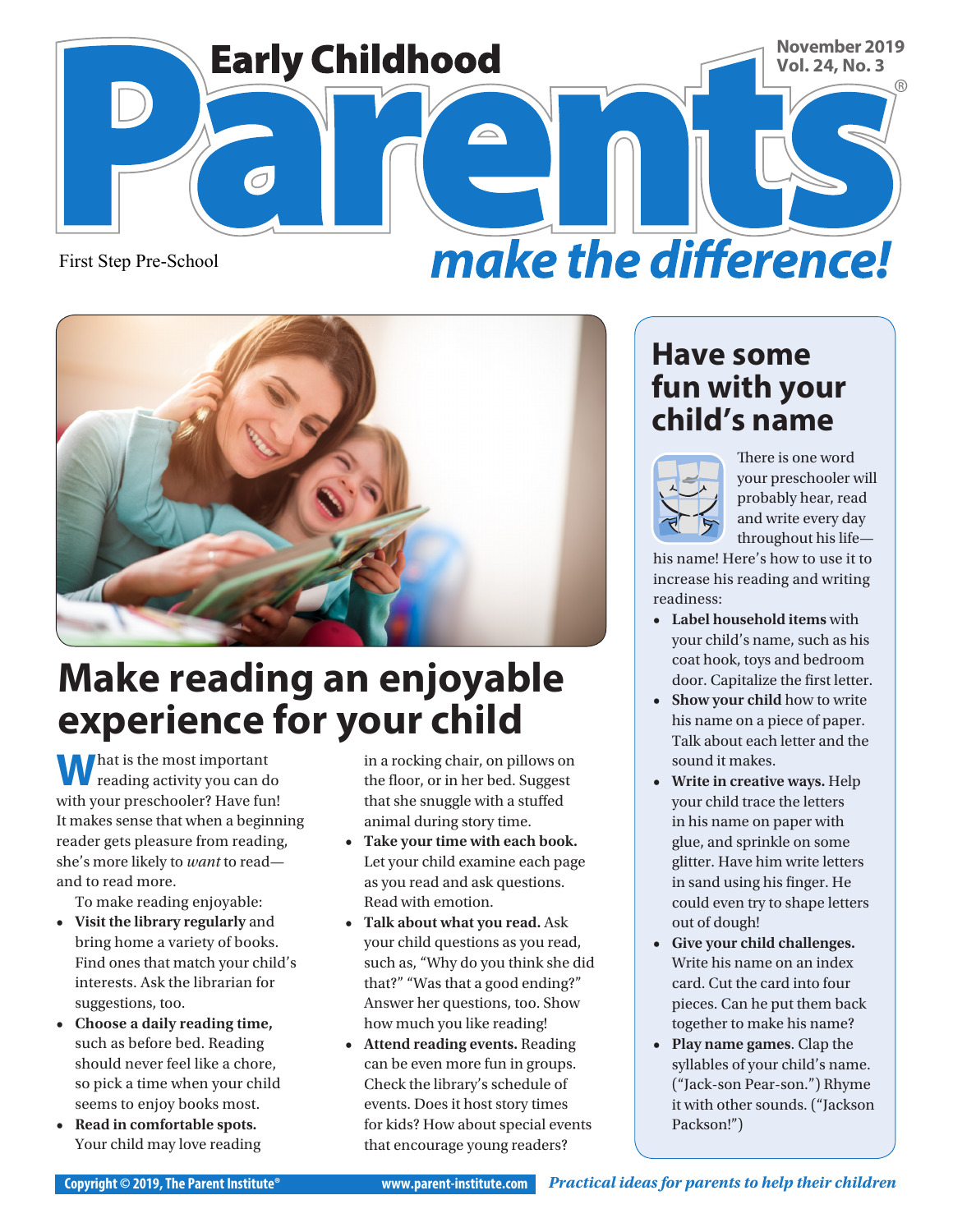# **Autumn leaves are wonderful learning tools for your child**



Many trees shed their leaves in the fall. You can use the leaves for some great learning activities with your preschooler. Help your child:

- **• Collect different kinds** of leaves. Count the leaves collected from each type of tree.
- **• Sort leaves** by size, color and shape.
- **• Match leaves.** Set out two or three of each kind of leaf. Let your child find the matches.
- **• Make leaf rubbings**. Put a leaf under a sheet of paper. Rub the paper with crayon and watch a leaf appear.
- **• Read picture books** and poems about trees and leaves.
- **• Create hand leaves.** Trace your child's hands onto pieces of construction paper in fall colors. Cut them out to make fall leaves.
- **• Have a leaf race.** Use straws to blow leaves across the table. See who can blow his leaf across the table first.
- **• Play "Leaf Hide and Seek."** Hide a leaf in the room. Tell your child when he's getting *hot* or *cold* as he searches for the leaf.

#### **"Play is our brain's favorite way of learning."**

*—Diane Ackerman*

# **Use a variety of manipulatives to give math concepts meaning**



Parents are proud to hear their preschoolers count to 10. But educators want children to do more than just recite numbers.

They want children to understand what numbers represent.

One way to give numbers and math concepts meaning is to use objects—what educators call *manipulatives*. Try these activities with your preschooler:

- **• Count aloud while you work.**  "One, two, three"—as you sort through the mail. Count the buttons on your child's shirt as you button them.
- **• Give your child cups** to play with in the bathtub or sandbox. Experiment with the concepts of *more* vs. *less*, *empty* vs. *full*, *all* vs. *none*.
- **• Put some small objects** on the table. Ask your child, "How many are there?" Help her touch each one as you both count aloud. Then mix up the objects, remove a few and count again.
- **• Ask your child to arrange** a set of objects from *biggest* to *smallest.* Then ask her to arrange them from *smallest* to *biggest*.
- **• Write the numbers 0 to 10** on index cards (one number per card). Give your child some small stickers and ask her to place the correct number of stickers on each card. Then challenge her to put the cards in numerical order.
- **• Have your child sort buttons**  by size and shape, number of holes or color. Supervise as she does this.

#### **Are you helping your child respect belongings?**



At school, students must respect others' belongings, such as books, toys, crayons and furniture. Answer *yes* or

*no* to the questions below to see if you're encouraging this behavior:

**\_\_\_1. Do you give** your child places to keep belongings, such as a bin for blocks or a container for crayons?

**\_\_\_2. Do you make** cleaning up a habit? "Before we get out a new game, let's put away the one we just played."

**\_\_\_3. Do you talk** about the benefits of respecting others' belongings? "If you treat Grandpa's piano gently, I'm sure he'll let you play it again."

**\_\_\_4. Do you notice** when your child treats belongings well? "Thanks for putting your books on the shelf. That will keep them in great condition!"

**\_\_\_5. Do you set** an example by caring for household items, including your child's belongings?

**How well are you doing?** If most of your answers are *yes*, you are building your child's respect for property. For each *no* answer, try that idea.



Practical Ideas for Parents to Help Their Children. ISSN: 1523-1267

For subscription information call or write: The Parent Institute, 1-800-756-5525, P.O. Box 7474, Fairfax Station, VA 22039-7474. Fax: 1-800-216-3667. Or visit: [www.parent-institute.com.](http://www.parent-institute.com)

Published monthly September through May. Copyright © 2019, The Parent Institute, a division of PaperClip Media, Inc., an independent, private agency. Equal opportunity employer.

Publisher: Doris McLaughlin. Publisher Emeritus: John H. Wherry, Ed.D. Editor: Rebecca Hasty Miyares.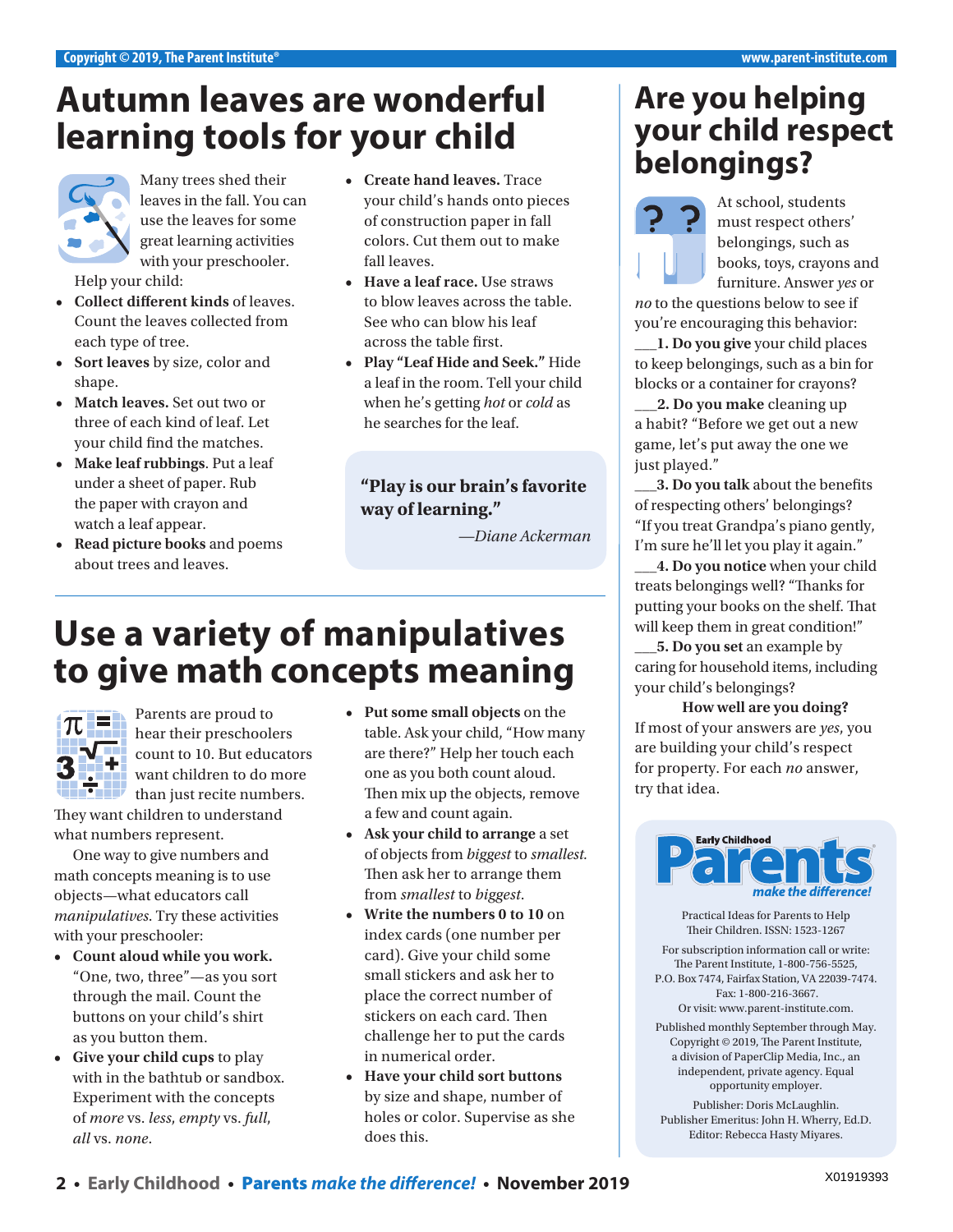### **Encourage your preschooler to talk about ideas and actions**



communication is a very important part of preschool and kindergarten. To build communication skills:

- **• Get the story** behind your child's drawings. When your child draws a picture, ask him to tell you about it. Then write his description underneath his drawing.
- **• Talk about your day** with your child. Say more than, "We're going out." Instead, try, "We are going to the store this afternoon. I need to get some fruit and a box of cereal. You can help me pick them out."
- **• Help your child** recount something in sequence. This helps him learn

that one event follows another. For example, ask him, "What are some of the things you do *after* dinner and *before* bed?" If he's not sure, say, "You brush your teeth. Then what do you do?"

**• Encourage your child** to provide details. If he tells you that he went out to the playground with his class, ask questions that will help him recall more of that experience. "What did you do on the playground? Did you like playing on the swings or on the monkey bars more?" "Who was playing with you on the playground?"

**Source:** N. Gardner-Neblett and K.C. Gallagher, *More Than Baby Talk: 10 Ways to Promote the Language and Communication Skills of Infants and Toddlers,* The University of North Carolina Chapel Hill, FPG Child Development Institute.

# **New experiences boost your child's skills and knowledge**

Children learn all day long as they practice skills and experience new things. You can encourage learning

by introducing your child to a variety of activities.

Together you can:

- **• Attend open houses** at your local fire station, police station or post office. Your child will enjoy meeting the employees and learning about what they do in their jobs.
- **• Take a tour** of your neighborhood. Go on a walk and notice the people, pets, buildings and activities around you.
- **• Sit outside** and look at the trees, clouds and landscape. Ask your child to describe the shapes and

colors she sees. Then ask her to close her eyes and describe the sound she hears.

- **• Take a trip in a car**, bus or train. Talk about all the interesting things you pass along the way.
- **• Get library cards** for the family. Visit the library regularly and attend special events offered for preschoolers.
- **• Explore a new place.** Take your child somewhere she's never been before—the zoo or a local museum.
- **• Go to work.** If possible, take your child to your job and show her what you do. Or make plans to visit a relative's workplace.

**Source:** *The Little Things Make a Big Difference,* National Association of Elementary School Principals and World Book Educational Products.

Q: **I am overwhelmed by all the expensive and fancy educational toys I see in the stores. Will my child's learning suffer because I can't afford to fill his room with such toys?** 

#### Questions & Answers

A: Not at all. Education experts have long maintained that the best toys for children are the simplest ones.

Why? Because a child has to use his thinking skills to decide how he will play with them. The best toys:

- **• Spark creative play.** Toy animals, dolls and toy cars are examples. When your child plays with them, he can make up stories and pretend. The toys don't have to be expensive. Children can turn something as simple as a cardboard box into hours of creative fun.
- **• Can be shared.** It's fine for kids to play alone sometimes. But they also need to play with other children to build social skills. A simple toy, such as a ball, can be used both ways.
- **• Are safe.** Toys with lots of little parts or sharp edges are much more likely to cause accidental injury to your child than simpler toys, like blocks.
- **• Hold your child's interest.** A small train set, for example, is something a child will probably come back to again and again. Each time he approaches it, he will think of a new way to play with it.

A few basic enjoyable toys—along with books and puzzles—are all your child needs. They will help him develop many of the skills he will need to be successful in school.